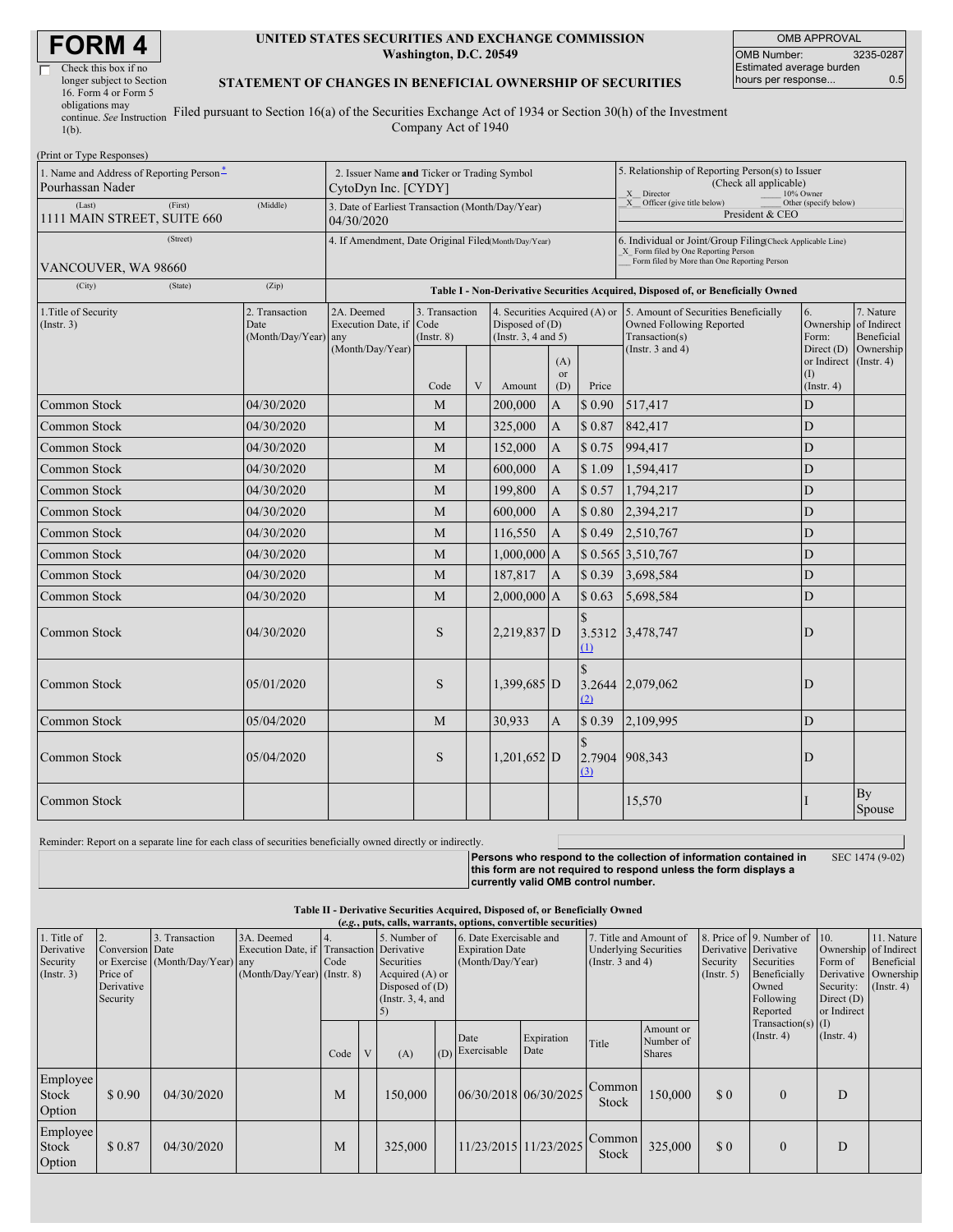| Employee<br>Stock<br>Option | \$0.75  | 04/30/2020 | M | 152,000   | 01/04/2016 01/04/2026 |                       | Common<br>Stock | 152,000   | \$0 | $\mathbf{0}$             | $\mathbf D$ |  |
|-----------------------------|---------|------------|---|-----------|-----------------------|-----------------------|-----------------|-----------|-----|--------------------------|-------------|--|
| Employee<br>Stock<br>Option | \$1.09  | 04/30/2020 | M | 600,000   | 06/01/2019 06/01/2026 |                       | Common<br>Stock | 600,000   | \$0 | $\overline{0}$           | D           |  |
| Employee<br>Stock<br>Option | \$0.57  | 04/30/2020 | M | 199,800   | 06/01/2019 06/01/2027 |                       | Common<br>Stock | 199,800   | \$0 | $100,200 \frac{(4)}{2}$  | D           |  |
| Employee<br>Stock<br>Option | \$0.90  | 04/30/2020 | M | 50,000    | 06/18/2019 06/18/2029 |                       | Common<br>Stock | 50,000    | \$0 | $\overline{0}$           | D           |  |
| Employee<br>Stock<br>Option | \$0.80  | 04/30/2020 | M | 600,000   | 02/15/2018 02/15/2023 |                       | Common<br>Stock | 600,000   | \$0 | $\mathbf{0}$             | D           |  |
| Employee<br>Stock<br>Option | \$0.49  | 04/30/2020 | M | 116,550   | 06/08/2019 06/08/2028 |                       | Common<br>Stock | 116,550   | \$0 | $233,450$ <sup>(5)</sup> | D           |  |
| Employee<br>Stock<br>Option | \$0.565 | 04/30/2020 | M | 1,000,000 | 04/08/2019 11/08/2028 |                       | Common<br>Stock | 1,000,000 | \$0 | $\theta$                 | D           |  |
| Employee<br>Stock<br>Option | \$0.39  | 04/30/2020 | M | 187,817   | 04/07/2019 10/07/2029 |                       | Common<br>Stock | 187,817   | \$0 | 187,183 (6)              | D           |  |
| Employee<br>Stock<br>Option | \$0.63  | 04/30/2020 | M | 2,000,000 |                       | 12/19/2019 12/19/2029 | Common<br>Stock | 2,000,000 | \$0 | $\mathbf{0}$             | D           |  |
| Employee<br>Stock<br>Option | \$0.39  | 05/04/2020 | M | 30,933    | 10/07/2019 10/07/2029 |                       | Common<br>Stock | 30,933    | \$0 | $156,250 \frac{(6)}{6}$  | D           |  |

## **Reporting Owners**

|                                                                        | <b>Relationships</b> |               |                 |       |  |  |  |  |  |  |
|------------------------------------------------------------------------|----------------------|---------------|-----------------|-------|--|--|--|--|--|--|
| <b>Reporting Owner Name / Address</b>                                  | Director             | 10%<br>Owner) | Officer         | )ther |  |  |  |  |  |  |
| Pourhassan Nader<br>1111 MAIN STREET, SUITE 660<br>VANCOUVER, WA 98660 | X                    |               | President & CEO |       |  |  |  |  |  |  |

# **Signatures**

| Arian Colachis, Attorney-in-fact | 05/04/2020 |
|----------------------------------|------------|
| ** Signature of Reporting Person | Date       |

# **Explanation of Responses:**

- **\*** If the form is filed by more than one reporting person,*see* Instruction 4(b)(v).
- **\*\*** Intentional misstatements or omissions of facts constitute Federal Criminal Violations. *See* 18 U.S.C. 1001 and 15 U.S.C. 78ff(a).
- (1) This transaction was executed in multiple trades at prices ranging from \$3.44 to \$3.74. The price above reflects the weighted-average sale price. The reporting person hereby undertakes to provide upon request to the SEC staff, the Issuer, or a security holder of the Issuer full information regarding the number of shares and prices at which the transaction was effected.
- (2) This transaction was executed in multiple trades at prices ranging from \$3.13 to \$3.54. The price above reflects the weighted-average sale price. The reporting person hereby undertakes to provide upon request to the SE
- (3) This transaction was executed in multiple trades at prices ranging from \$2.53 to \$3.00. The price above reflects the weighted-average sale price. The reporting person hereby undertakes to provide upon request to the SE
- **( 4)** Option grant vests over a three year period beginning June 1, 2018.
- **( 5)** Option grant vests over a three year period beginning June 8, 2019.
- **( 6)** Option grant vests in equal monthly installments over a 12-month period beginning October 7, 2019.

Note: File three copies of this Form, one of which must be manually signed. If space is insufficient, *see* Instruction 6 for procedure.

Potential persons who are to respond to the collection of information contained in this form are not required to respond unless the form displays a currently valid OMB number.